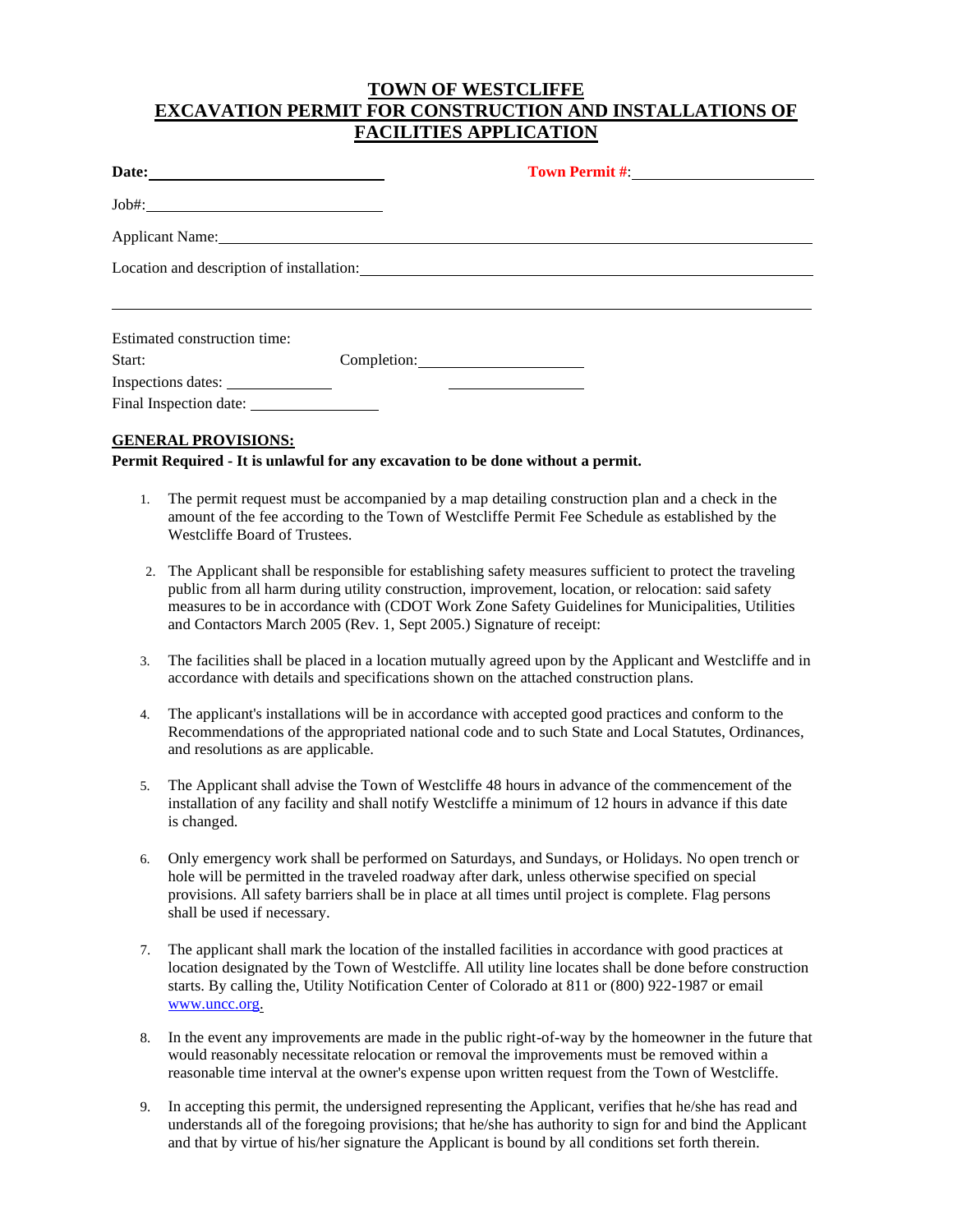### **INSURANCE REQUIRED:**

Any contractor or utility company who applies for an excavation permit shall be conclusively deemed to have agreed to indemnify and save harmless the Town, its authorized agents, officers, representatives and employees from and against any and all claims, penalties, liability or loss resulting from claims or court actions, whether at law or in equity, arising directly or indirectly out of any act or omission of the contractor, his agents, officers, representatives, or employees, in digging, opening or excavating any street, alley, sidewalk, public right-of-way, or Town-owned property. The contractor shall post with the Town of Westcliffe certification of general liability insurance covering such excavation work with minimum coverage of \$1,000,000.00 per occurrence.

### **PROVISIONS FOR UNDERGROUND INSTALLATIONS:**

- 1. Any underground installation shall be initially installed beneath the surface of the right-of-way at a minimum depth of 36 inches. This includes lines, cables, pipes, etc. All installations in the right-of-way must be placed in a location agreed upon between the Applicant and the Town of Westcliffe: All exceptions shall be so noted by the Town of Westcliffe on the work plans attached hereto. Any disturbed portion of the right-of-way shall be restored as well as or better than the condition as existing immediately prior to the Applicant's installation.
- 2. Where the installation exceeds three (3) inches in diameter and crosses a roadway, it shall be encased in pipe of larger diameter and the crossing shall be as nearly perpendicular to the roadway as physically possible. This installation shall be installed by the method of boring or jacking beneath the road surface. No water shall be used in the boring and no tunneling shall be permitted. Where the installations are less than three (3) inches in diameter, the use of pipe will not be required.

### **OVERHEAD PROVISIONS:**

1. All proposed pole installations will be staked and an inspection made by a representative of the Town of Westcliffe previous to start of construction. All poles, anchors, etc. must be located in the right-of-way and placed in a location so as not to hinder the Town of Westcliffe in its normal road maintenance and snow plowing.

#### **SPECIAL PROVISIONS/BOND/LETTER OF RESPONSIBILITY:**

Applicant will provide a bond if the project exceeds \$1,000.00 in cost in the amount of 100% of the cost of the project naming the Town of Westcliffe as the recipient of coverage prior to commencement of work of this bond and shall remain in effect until two (2) years after completion of the work.

| <b>APPLICANT:</b>           |              |  |
|-----------------------------|--------------|--|
| <b>SIGNATURE AND TITLE:</b> |              |  |
| <b>ADDRESS:</b>             |              |  |
| <b>PHONE:</b>               |              |  |
| DATE:                       |              |  |
| <b>CONTACT PERSON:</b>      | PHONE (CELL) |  |
|                             |              |  |
| <b>TOOTTED DAT</b>          |              |  |

| <b>ISSUED BY:</b> |                                                           |
|-------------------|-----------------------------------------------------------|
|                   | <b>TOWN OF WESTCLIFFE – BUILDING AND ZONING OFFICIAL:</b> |
| DATE:             |                                                           |